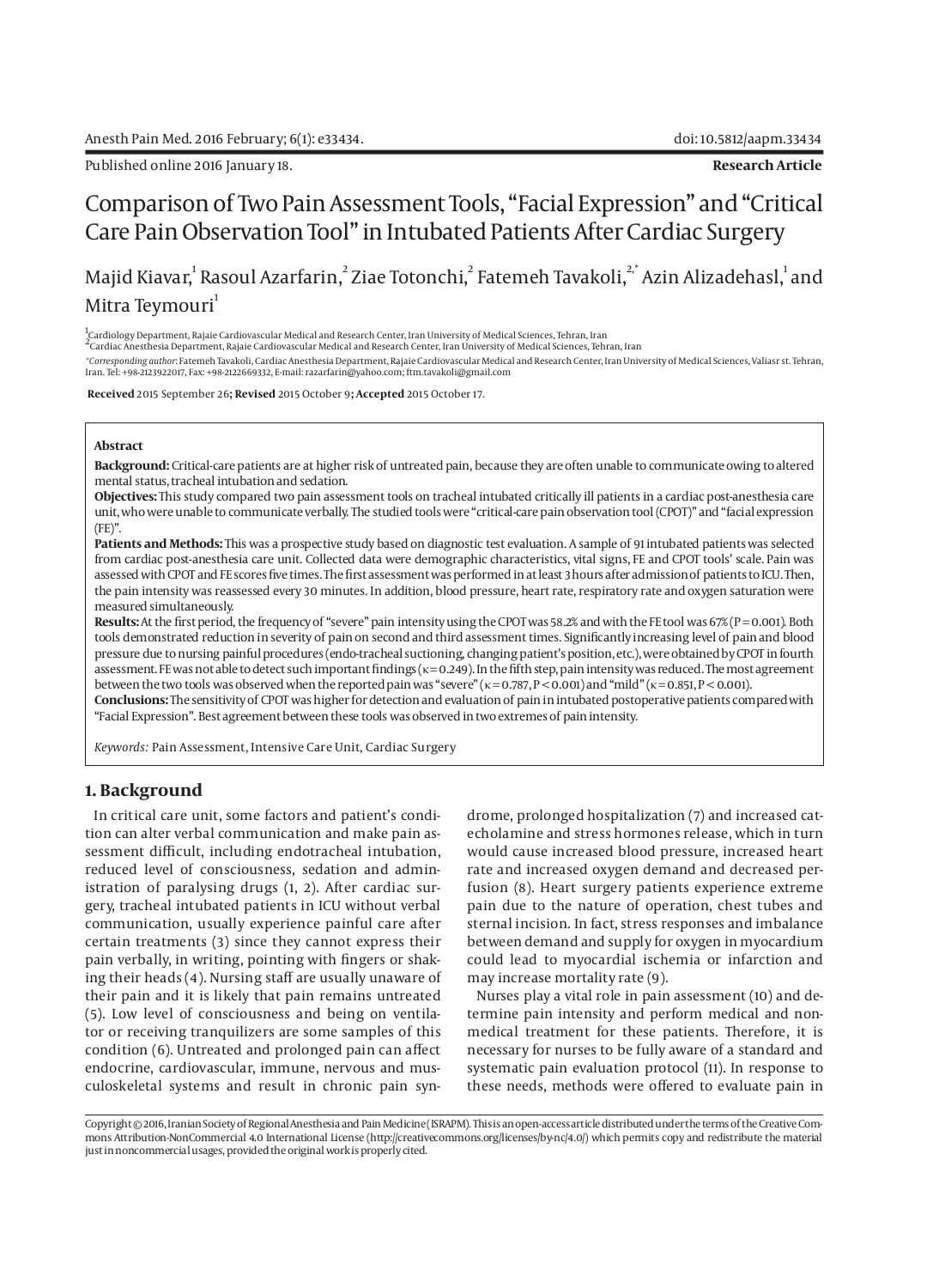patients more effectively. Some of such pain assessment tools include facial expression (FE), critical care observation tool (CPOT), non-verbal pain scale (NVPS), faces, legs, activity, cry and consolability scale (FLACC), behavioral pain scale (BPS) and pain assessment in advanced dementia (PAIND) (8).

In 2006, American pain management nursing association recommended using the two tools, BSP and CPOT, for evaluating pain in tracheal intubated and unconscious patients (8, 12). As mentioned before, patients who have undergone open heart surgery would experience severe pain (13) and the only regular method in evaluating pain in these patients in studied hospital was facial expression and the only item studied in this method was patient's face. On the other hand, CPOT is used for patients in ICU who have had open heart surgery (14) and is easily performed by caregivers (15).

# **2. Objectives**

Therefore, the aim of this study was to evaluate convergence between these two tools for pain assessment and their consistency with hemodynamic changes due to pain in tracheal intubated patients after cardiac surgery.

# **3. Patients and Methods**

This was a prospective study. After the research was approved by the institutional ethics committee, evaluating the diagnostic tests was started in a referral university cardiovascular, medical and research center. The study was conducted on patients who had undergone cardiac surgery and met the necessary criteria for the research and were studied until the target sample size (n = 100) was reached. Inclusion criteria were coronary artery bypass grafting surgery, replacing or repairing heart valve by sternotomy and lack of verbal communication due to tracheal intubation, lack of extreme facial damage, movement in at least one body part, patient's age at least 18 and at least 3 hours after any administration of sedatives, analgesics and muscle relaxing agents. Exclusion criteria were opium addiction, receiving above mentioned drugs after surgery during the study, comatose patients, spinal cord damage and body limbs paralysis or weakness and patients with heart failure during the surgery who received high doses of inotropes and vasopressors.

# *3.1. Sampling Method and Size*

In this study, the convenience sampling method was used. Patients who had undergone cardiac surgery in a referral university cardiovascular, medical and research center intensive care units, and met the inclusion criteria entered the study. With mathematical relations for KAPPA statistic calculation and general and accidental convergence difference of 0.2 and  $\alpha$  type error = 0.5, and study power of 80%, sample size was calculated as 100. Nine people were excluded from study due to incorrect or inadequate data and 91 patients were statistically analyzed.

Data collection tool included demographic information including age, gender, history (diabetes and blood pressure), surgery type and consciousness level, history of drug abuse, sedation and analgesic drugs. Vital signs checklist included systolic and diastolic pressure, pulse and respiratory rate collected by the researcher and recorded by the monitoring device. The behavioral pain scale form for CPOT, which included 4 items of facial movement, body movement, muscle tune and acceptance of ventilator in intubated patients and sound making of non-intubated patients, had two points for each item, 8 points in total. Zero for no pain, and eight for the maximum amount of pain (Table 1). The Behavioral pain scale form for FE including only expressions of patient's face (Figure 1) was completed by the colleague of the project to create blinding.

A score of 1 may be attributed when a change in the patient's facial expression is observed compared with rest assessment (e.g. open eyes, weeping). The drawings were inspired from Prkachin's study (17).

# *3.2. Data Collection*

Anesthesia induction was performed by Midazolam 0.1 mg/kg, Fentanyl 5 - 10 μg/kg or Sufentanil 2.5 - 4 μg/kg, Cisatracurium 0.15 mg/kg and for maintenance of anesthesia we used Midazolam 1 µg/kg/min and Fentanyl 1 - 3 μg/kg/h or Sufentanil 0.5 - 1 μg/kg/h and Atracurium besilate 0.3 to 0.6 mg/kg/h. After completing the cardiac surgery, patients were admitted to ICU while intubated. The steps of pain assessment were: 1) between 3 - 4 hours after patients were admitted to ICU, the patient gradually emergence from anesthesia and while the patient was still intubated, the researcher would evaluate patient's pain severity using CPOT tool and the research colleague nurse would do the same using facial expression tool, without knowing each other' results (blinded) at Time Zero T0. 2). After the initial pain evaluation, the level of analgesia, BP, heart and respiratory rates and the level of oxygen saturation evaluated and recorded every 30 minutes for two hours ( $T_1$  = 30 minutes, $T_2$  = 60 minutes,  $T_3 = 90$ ,  $T_4 = 120$  minutes). In total, all the units in the research were evaluated 10 times (5 times with CPOT and 5 times with FE).

## *3.3. Statistical Analysis*

Analysis was performed using SPSS 21.0 for Windows statistical software (SPSS Inc. IBM Corp., Chicago, Illinois, USA). Compatibility of quantitative data distribution with normal distribution was evaluated using one-sample Kolmogorov-Smirnov test. To describe data, mean and standard deviation (SD) for continuous variables and numbers (percentage) for categorical variables were used. To evaluate quantitative variables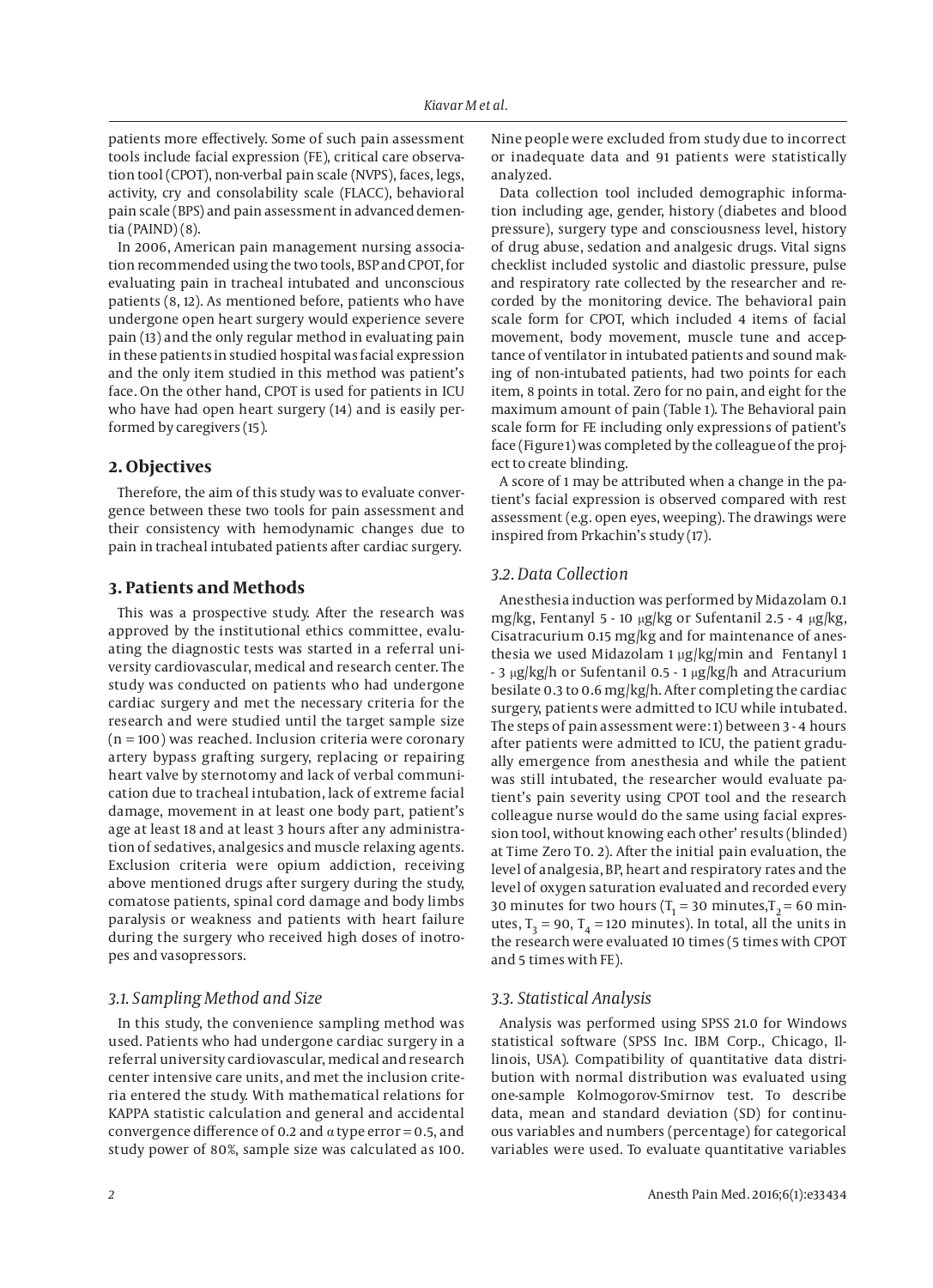in different time steps, in each group, "repeated measures analysis of variance (ANOVA)" Statistical model was used. Comparison between rating variables (for pain tools) was performed using "Wilcoxon sign-ranked test". To evaluate pain intensity as time passed, Friedman test was used. Convergence between the pain tools was evaluated using weighted kappa with 95% certainty range. P value equal to or less than 5% was considered as statistically significant.

### **4. Results**

Data was collected from 91 intubated patients in ICU following cardiac surgery. Demographic data of patients are presented (Table 2). Sixty three patients were male (69.2%) and the mean age was 56 years. Hypertension and diabetes mellitus were reported as 28.5% and 24.1%, respectively. Obtained pain evaluation pattern showed severe pain for over a half of patients at T0 after the effect of anesthetic drugs eliminated; 58.2% of patients based on CPOT behavioral tool and 67% based on FE behavioral tool. Then the pain decreased and in minutes 30 and 60, patients experienced almost no extreme pain. In minute 90, a number of patients experienced moderate pain and a smaller number experienced severe pain, which intensity decreased in minute 120. Statistically, the Friedman test was performed on each data from CPOT tool and FE resulted in  $P < 0.001$ , which showed that changes in pain levels as time passed were significant (Figures 2 and 3).

When the patient was conscious, a high level of agreement was observed between the two tools in evaluating pain ( $\kappa$  = 0.787). However, the level of agreement was weak in T1 ( $\kappa$  = 0.249) and T<sub>2</sub> ( $\kappa$  = 0.555), no agreement was observed in  $T_3$  ( $\kappa$  = 0.166), and in T4 ( $\kappa$  = 0.851) the agreement was high (Table 3). In fact, increase in pain intensity was clearly obvious in minute 90, compared to minutes 60 and 120 using CPOT. Whereas, the FE tool evaluated nearly similar pain severity during these times and showed no increase in the level of pain.

Regarding the correlation of physiologic parameters with level of pain intensity in patients, there was no statistical and clinical significant association between diastolic blood pressure changes and heart rate during the evaluation, and there was only a significant association between systolic blood pressure and the level of pain. Increase in pain intensity with increase of systolic blood pressure was detected and recorded by CPOT tool, whereas this correlation was not observed in FE (Figure 4).

| <b>Table 1.</b> Critical Care Observation Tool (CPOT) <sup>a</sup>                                |                                                                                              |                                                                                                                      |                                                                                                                                                            |  |
|---------------------------------------------------------------------------------------------------|----------------------------------------------------------------------------------------------|----------------------------------------------------------------------------------------------------------------------|------------------------------------------------------------------------------------------------------------------------------------------------------------|--|
| <b>Indicator</b>                                                                                  | <b>Score</b>                                                                                 |                                                                                                                      |                                                                                                                                                            |  |
|                                                                                                   | $\bf{0}$                                                                                     | $\mathbf{1}$                                                                                                         | $\overline{2}$                                                                                                                                             |  |
| <b>Facial description</b>                                                                         | No muscular tension observed:<br>relaxed, neutral                                            | Presence of frown brow<br>lowering, orbit tightening, and<br>levator contraction: tense                              | All of the above facial<br>movements plus eyelid tightly<br>closed: grimacing                                                                              |  |
| <b>Body movements</b>                                                                             | Does not move at all (does not<br>necessarily mean absence of<br>pain): absence of movements | Slow cautions movements,<br>touching or rubbing the pain<br>site, seeking attention through<br>movements: protection | Pulling tube, attempting to sit<br>up, moving limbs/thrashing,<br>not following command,<br>striking at staff, trying to climb<br>out of bed: restlessness |  |
| <b>Muscle tension (evaluation</b><br>by passive flexion and<br>extension of upper<br>extremities) | No resistance to passive<br>movements: relaxed                                               | Resistance to passive<br>movements: tense, rigid                                                                     | Strong resistance to passive<br>movements, inability to<br>complete them: vary tense or<br>rigid                                                           |  |
| Compliance with the<br>ventilator (intubated<br>patients), OR                                     | Alarms not activated, easy<br>ventilation: tolerating<br>Ventilator or movement              | Alarms stop Spontaneously:<br>coughing but tolerating                                                                | Asynchrony: blocking<br>ventilation, alarms frequently<br>activated: fighting ventilator                                                                   |  |
| <b>Vocalization</b> (extubated<br>patients)                                                       | Talking in normal tone or no<br>sound                                                        | Sighing, moaning                                                                                                     | Crying out, sobbing                                                                                                                                        |  |

 $a_{(16)}$ .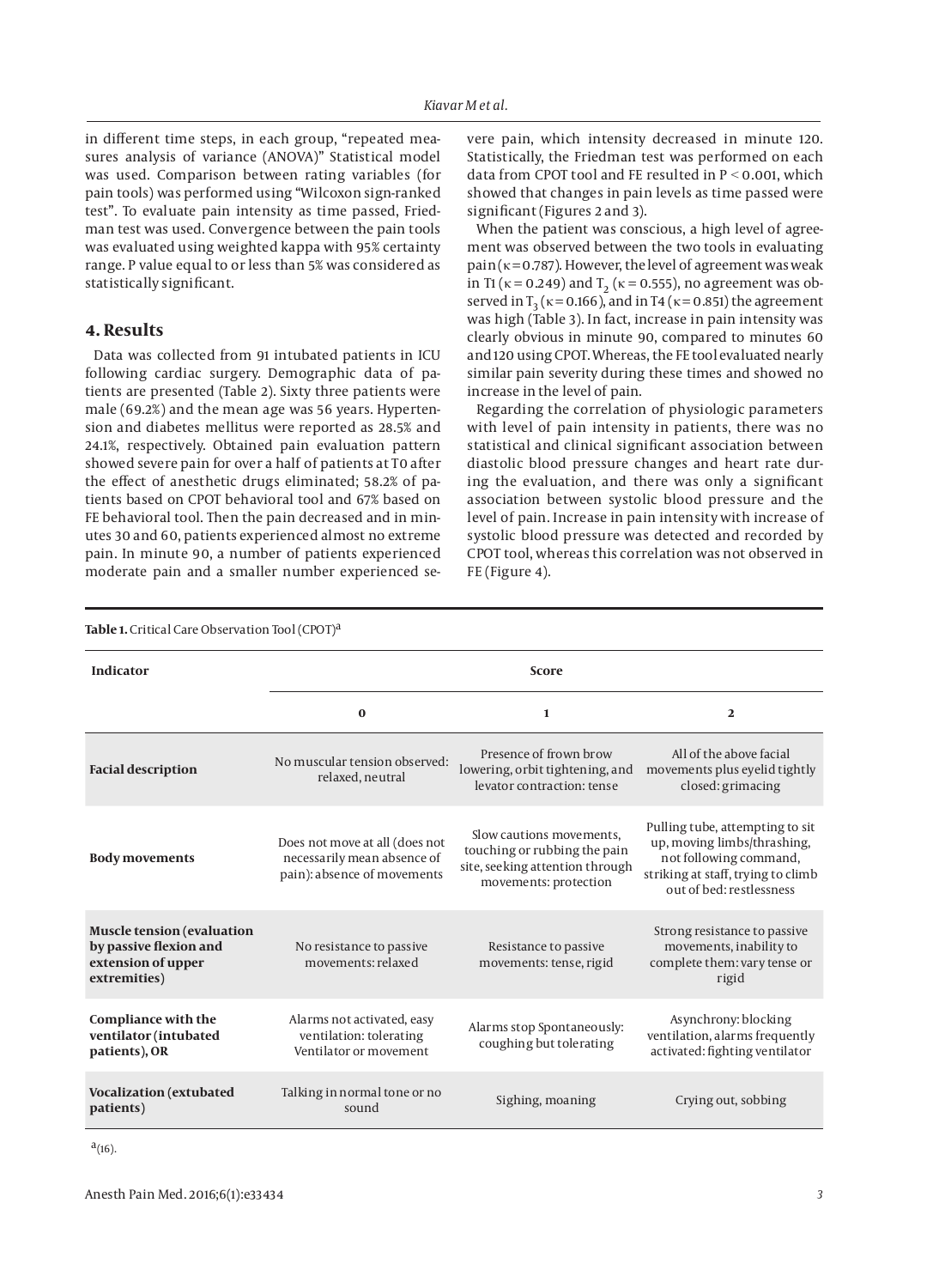#### *Kiavar M et al.*

#### Facial expressions



**Figure 1.** Facial Expression Tool for Pain Assessment, Drawings by Caroline Arbour, RN, B.Sc., PhD (student), McGill University

| <b>Table 2.</b> Personal Records for Participants in the Research $(n = 91)^{d}$ |               |  |  |  |
|----------------------------------------------------------------------------------|---------------|--|--|--|
| <b>Variables</b>                                                                 | <b>Values</b> |  |  |  |
| Age (15 - 83), y                                                                 | $14.8 \pm 56$ |  |  |  |
| Height (153 - 180), cm                                                           | $6.4 \pm 167$ |  |  |  |
| Weight (45 - 105), kg                                                            | $12.2 \pm 70$ |  |  |  |
| Gender                                                                           |               |  |  |  |
| Female                                                                           | 28 (30.76)    |  |  |  |
| Male                                                                             | 63 (69.24)    |  |  |  |
| Diabetes mellitus                                                                | 22(24.1)      |  |  |  |
| Hypertension                                                                     | 26(28.5)      |  |  |  |

 $\mathbf 1$ 

<sup>a</sup>Data are presented as mean  $\pm$  SD or No. (%).



 $\,$  0  $\,$ 

**Figure 2.** Level of Pain and its Changes in Study Time Intervals Using Facial Expression Tool



 $\sqrt{2}$ 

**Figure 3.** Level of Pain and its Changes in Study Time Intervals Using CPOT Tool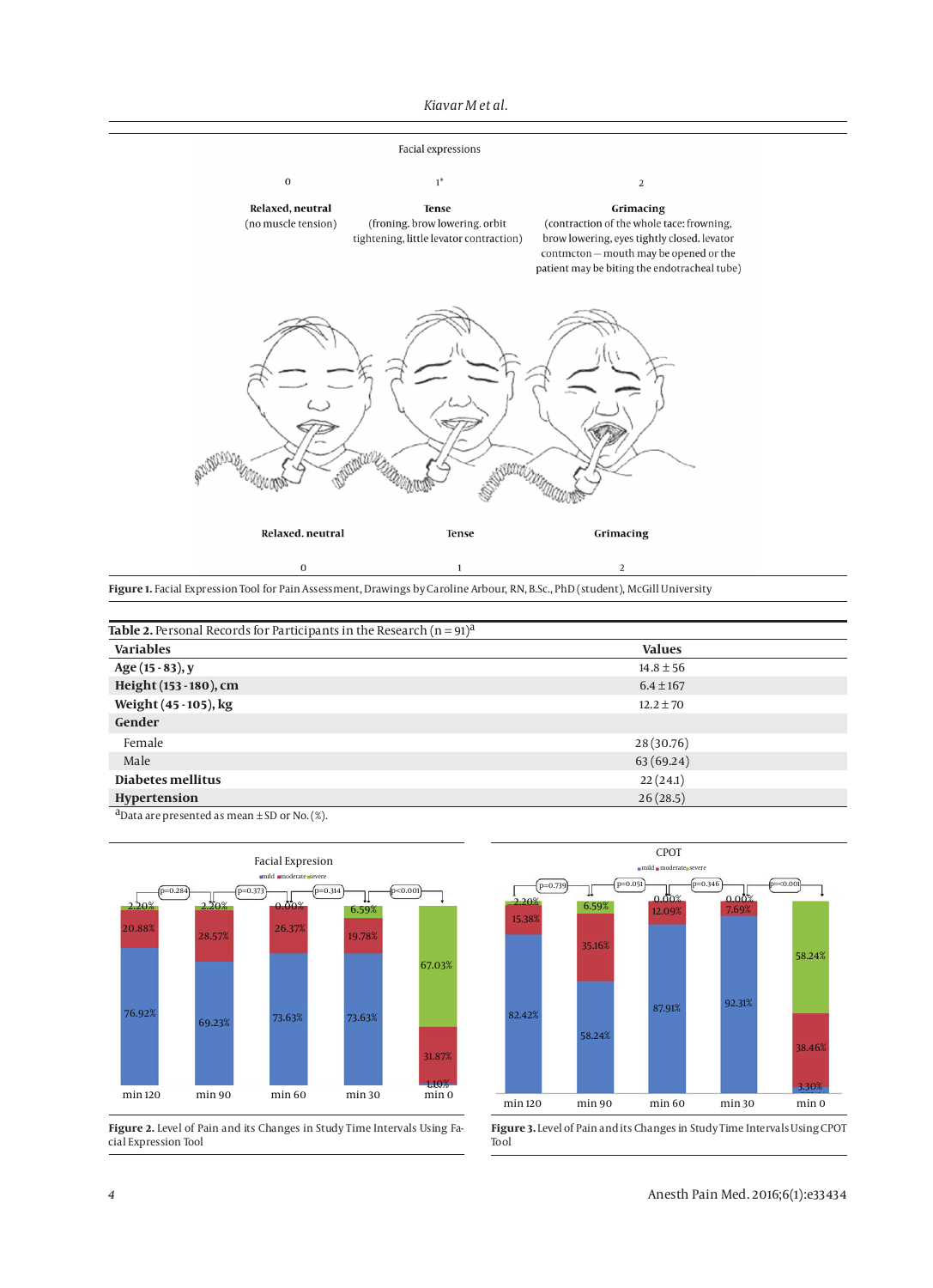**Table 3.** Convergence Between the Two Tools of Behavioural Pain Evaluation CPOT and FE, in Evaluating Patients Pain in Consecutive Evaluation Intervals

| <b>TIME</b> | Kappa | CI 95%            |
|-------------|-------|-------------------|
| $\bf{0}$    | 0.787 | $(0.675 - 0.919)$ |
| 30          | 0.249 | $(0.082 - 0.477)$ |
| 60          | 0.555 | $(0.354 - 0.755)$ |
| 90          | 0.166 | $(0.0 - 0.295)$   |
| 120         | 0.851 | $(0.696 - 0.974)$ |



**Figure 4.** Hemodynamic Parameters Fluctuation in Different Study Time Intervals

## **5. Discussion**

Many researches performed with an emphasis on the fact that pain control is not enough in ICU patients, and pain is not assessed adequately by caregivers. A number of researches performed to find out the best way to evaluate pain with physiologic and behavioral criteria in unconscious and tracheal intubated patients.

This study aimed to evaluate the use of two tools, CPOT and FE, and their agreement in detecting and evaluating pain levels in intubated patients in ICU, after cardiac surgery. In this research, intubated patients experienced different levels of pain and when their evaluated pain was in highest and lowest levels, the highest level of agreement observed between the two tools. Whereas, there was lack of strong agreement between the tools when there was moderate and low level pain, so that in T4, the change was reported in the pain by CPOT tool, but FE tool was unable to detect this change. This would suggest higher sensitivity of CPOT tool in assessing pain compared to FE.

In the study of Gelinas et al. on intubated patients, over a half of patients experienced pain while resting (18). The researcher here concluded that patients would experience pain during their time in ICU in situations such as low consciousness levels and when trachea was intubated.

Also in Gelinas's study on intubated patients, most nurses expected body movement to detect patient pain and rarely used FE (19). Whereas, Arif-Rahu and Grap specified FE as one of the most widely used methods of pain detection due to its behavioral expression and feelings richness. However, he considered it as an incomplete tool, since patient's lower half of face (mouth and lips) is covered by tapes used to fix tracheal tube and/or nasogastric tube; therefore, patient's face is not exposed fully to evaluate expressions and muscle movements and recommends FACS (facial action coding system) to evaluate and detect pain using FE, also pain detection is not limited to patient's grimace and patient's face facial muscles retractions (20).

Moreover, as pain is an occurrence that would happen to the whole body and is not limited to one location (presented in chest, lower body parts, hands, and etc.) a pain assessment tool can evaluate whole body reaction, logically. On the other hand, some patients would grimace unaware when they are awake, and every such expression in awareness cannot be interpreted as pain. Thus, all the mentioned reasons and deficiencies for FE tool can cause underestimate and overestimate in results and cause inappropriate administration of analgesic medications for these patients, just like the first step (T0) in our study, where FE tool recorded higher level of pain compared to CPOT tool.

Of hemodynamic variables, systolic blood pressure was consistent with pain level changes before and after analgesic drugs were used, and increase in systolic blood pressure was consistent with reported pain increase by CPOT tool. Aurbor and Gelinas showed that physiologic indicators would increase with severe pain (21). Whereas, McCaffrey and Locsin (22) reported that physiologic indicators would be affected by environmental conditions such as physiologic and hemodynamic conditions and medications (analgesics, sedatives and tranquilizers), they are not constant indicators of proving pain and recommend physiologic indicators to detect pain. In this research, the agreement between CPOT and changes in physiologic changes because of pain, like systolic blood pressure, was more than FE, which could suggest that CPOT is more sensitive compared to FE.

Marmo and Fowler evaluated pain in intubated patients after cardiac surgery using three multi-criteria tools, FLACC, NVPS and CPOT, and specified CPOT as a more sensitive tool compared to the other two (8). Boitor et al. established validity of CPOT for evaluation of sensory and affective constituents of pain after cardiac surgery. They found that vital signs were not precise to assess pain and validated tools should be used for this purpose (23). Rijkenberg et al. reported that behavioral pain scale (BPS) and criticalcare pain observation tool (CPOT) are useful pain evalua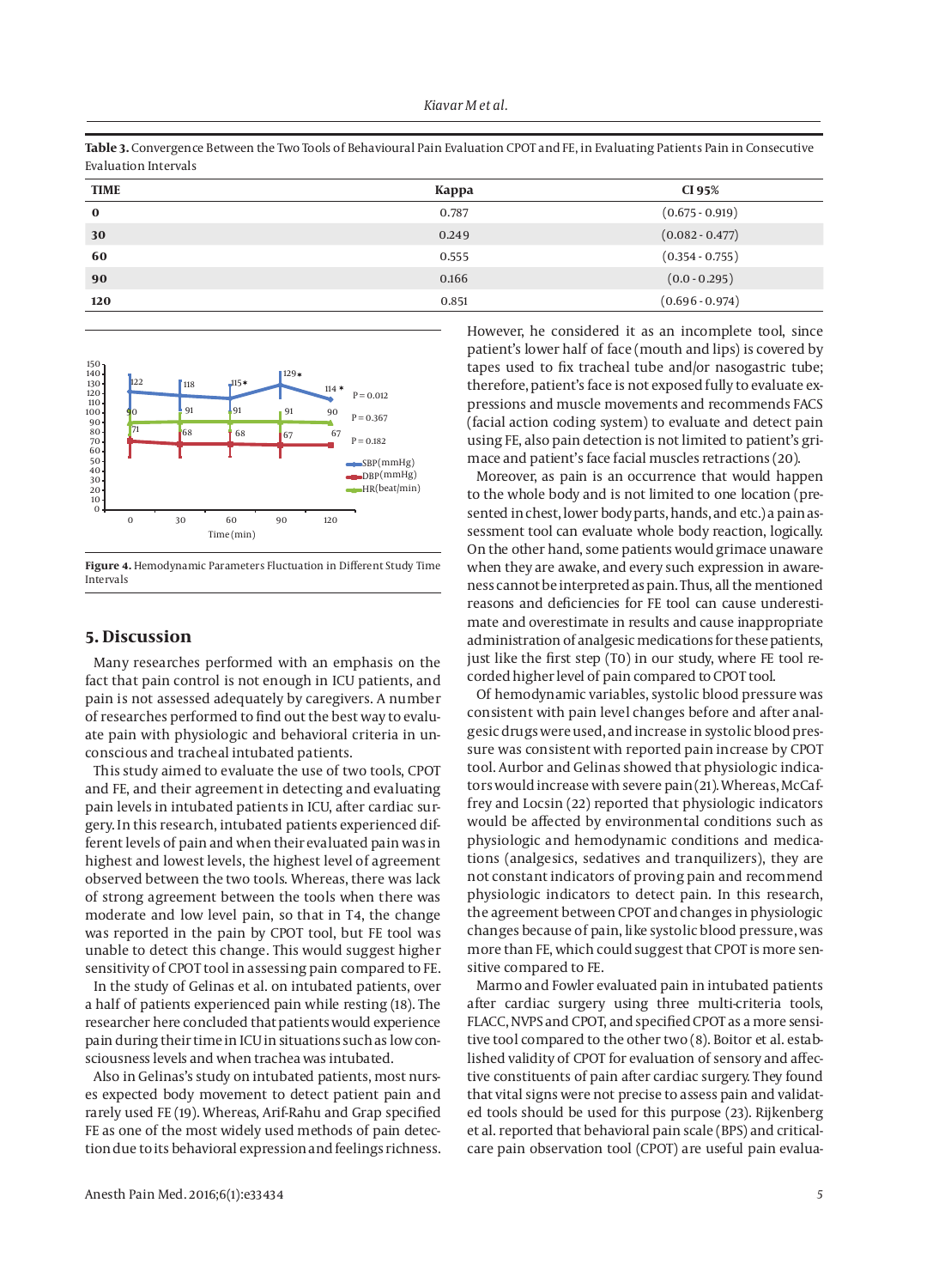tion instruments for un-communicative and sedated ICU patients. This study compared validation and consistency of CPOT and BPS in tracheal intubated patients (24).

Pain assessment has always been a challenge in patients hospitalized in ICU, who are unable to communicate adequately and express their pain due to numerous reasons (low level of consciousness, tracheal intubation, etc.). Since pain is a mental and complicated phenomenon usually felt throughout the body, CPOT tool is more sensitive due to having multiple items and evaluating different behavioral indicators for pain in intubated patients compared to FE tool with only one criterion. Moreover, CPOT is more consistent with physiologic changes due to pain in patients. The researcher suggests more studies to confirm the sensitivity of CPOT tool.

There were some limitations in our study, such as research units limited to a single center and only intubated patients undergoing cardiac surgery were studied; therefore, our findings are generalizable to these patients. Second, some behaviors such as stress were considered as pain by the evaluation tool and unpredictable changes in patients' conditions (return to the operating room, administration of tranquilizers instead of analgesics, changing hemodynamics-hypotension or low cardiac output syndrome to make patient fully unawake) happened that resulted in the samples being less than what was originally intended.

# **Acknowledgments**

With special thanks to Rajaie cardiovascular center intensive care units nurses for their kind cooperation during the study. Special thanks to Dr. Hooman Bakhshandeh for statistical analysis of our data.

### **Footnote**

**Authors' Contribution:**Majid Kiavar conducted the study and supervised the project, Rasoul Azarfarin supervised the project and contributed in paper writing and submission of manuscript, Ziae Totonchi was consultant in research project and contributed in data collection, Fatemeh Tavakoli collected the study data and wrote the thesis and manuscript; Azin Alizadehasl contributed in study design and conduction and data collection; Mitra Teymouri contributed in data collection and manuscript writing.

### **References**

- 1. Ahlers SJ, van der Veen AM, van Dijk M, Tibboel D, Knibbe CA. The use of the Behavioral Pain Scale to assess pain in conscious sedated patients. *Anesth Analg.* 2010;**110**(1):127–33. doi: 10.1213/ ANE.0b013e3181c3119e. [PubMed: 19897804]
- 2. Connor LO. Critical care nurses' judgement of pain status: a case study design. *Intensive Crit Care Nurs.* 2012;**28**(4):215–23. doi: 10.1016/j.iccn.2012.01.004. [PubMed: 22365765]
- 3. Aslan FE, Badir A, Arli SK, Cakmakci H. Patients' experience of pain after cardiac surgery. *Contemp Nurse.* 2009;**34**(1):48–54. [PubMed: 20230171]
- 4. Williams TA, Martin S, Leslie G, Thomas L, Leen T, Tamaliunas S, et

al. Duration of mechanical ventilation in an adult intensive care unit after introduction of sedation and pain scales. *Am J Crit Care.* 2008;**17**(4):349–56. [PubMed: 18593834]

- 5. Herr K, Coyne PJ, Key T, Manworren R, McCaffery M, Merkel S, et al. Pain assessment in the nonverbal patient: position statement with clinical practice recommendations. *Pain Manag Nurs.* 2006;**7**(2):44– 52. doi: 10.1016/j.pmn.2006.02.003. [PubMed: 16730317]
- 6. Gelinas C, Tousignant-Laflamme Y, Tanguay A, Bourgault P. Exploring the validity of the bispectral index, the Critical-Care Pain Observation Tool and vital signs for the detection of pain in sedated and mechanically ventilated critically ill adults: a pilot study. *Intensive Crit Care Nurs.* 2011;**27**(1):46–52. doi: 10.1016/j. iccn.2010.11.002. [PubMed: 21169020]
- 7. Young J, Siffleet J, Nikoletti S, Shaw T, Use of a Behavioural Pain Scale to assess pain in ventilated, unconscious and/or sedated patients. *Intensive Crit Care Nurs.* 2006;**22**(1):32–9. doi: 10.1016/j. iccn.2005.04.004. [PubMed: 16198570]
- 8. Marmo L, Fowler S. Pain assessment tool in the critically ill post-open heart surgery patient population. *Pain Manag Nurs.* 2010;**11**(3):134–40. doi: 10.1016/j.pmn.2009.05.007. [PubMed: 20728062]
- 9. Gelinas C, Harel F, Fillion L, Puntillo KA, Johnston CC. Sensitivity and specificity of the critical-care pain observation tool for the detection of pain in intubated adults after cardiac surgery. *J Pain Symptom Manage.* 2009;**37**(1):58–67. doi: 10.1016/j.jpainsymman.2007.12.022. [PubMed: 18599262]
- 10. Pasero C, Coyne PJ. Assessing and Treating the Pain of Pancreatitis. *Am J Nurs.* 1998;**98**(11):14. doi: 10.1097/00000446-199811000- 00007. [PubMed: 9739741]
- 11. Keane KM. Validity and reliability of the critical care pain observation tool: a replication study. *Pain Manag Nurs.* 2013;**14**(4):e216– 25. doi: 10.1016/j.pmn.2012.01.002. [PubMed: 24315275]
- 12. Gelinas C, Arbour C, Michaud C, Vaillant F, Desjardins S. Implementation of the critical-care pain observation tool on pain assessment/management nursing practices in an intensive care unit with nonverbal critically ill adults: a before and after study. *Int J Nurs Stud.* 2011;**48**(12):1495–504. doi: 10.1016/j. ijnurstu.2011.03.012. [PubMed: 21550048]
- 13. Rose L, Haslam L, Dale C, Knechtel L, Fraser M, Pinto R, et al. Survey of assessment and management of pain for critically ill adults. *Intensive Crit Care Nurs.* 2011;**27**(3):121–8. doi: 10.1016/j. iccn.2011.02.001. [PubMed: 21398127]
- 14. Paulson-Conger M, Leske J, Maidl C, Hanson A, Dziadulewicz L. Comparison of two pain assessment tools in nonverbal critical care patients. *Pain Manag Nurs.* 2011;**12**(4):218–24. doi: 10.1016/j. pmn.2010.05.008. [PubMed: 22117753]
- 15. Gelinas C. Nurses' evaluations of the feasibility and the clinical utility of the Critical-Care Pain Observation Tool. *Pain Manag Nurs.* 2010;**11**(2):115–25. doi: 10.1016/j.pmn.2009.05.002. [PubMed: 20510842]
- Gelinas C, Fillion L, Puntillo K, Vienc C, Fortier M. Validation of the critical care pain observation tool in adults . Am J Crit Care. 4(15):421.
- 17. Prkachin KM. The consistency of facial expressions of pain: a comparison across modalities. *Pain.* 1992;**51**(3):297–306. [PubMed: 1491857]
- 18. Gelinas C, Johnston C. Pain assessment in the critically ill ventilated adult: validation of the Critical-Care Pain Observation Tool and physiologic indicators. *Clin J Pain.* 2007;**23**(6):497–505. doi: 10.1097/AJP.0b013e31806a23fb. [PubMed: 17575489]
- 19. Gelinas C, Fortier M, Viens C, Fillion L, Puntillo K. Pain assessment and management in critically ill intubated patients: a retrospective study. *Am J Crit Care.* 2004;**13**(2):126–35. [PubMed: 15043240]
- 20. Arif-Rahu M, Grap MJ. Facial expression and pain in the critically ill non-communicative patient: state of science review. *Intensive Crit Care Nurs.* 2010;**26**(6):343–52. doi: 10.1016/j.iccn.2010.08.007. [PubMed: 21051234]
- Arbour C, Gelinas C. Are vital signs valid indicators for the assessment of pain in postoperative cardiac surgery ICU adults? *Intensive Crit Care Nurs.* 2010;**26**(2):83–90. doi: 10.1016/j. iccn.2009.11.003. [PubMed: 20044256]
- 22. McCaffrey R, Locsin R. The effect of music on pain and acute confusion in older adults undergoing hip and knee surgery. *Holist Nurs Pract.* 2006;**20**(5):218–24. [PubMed: 16974175]